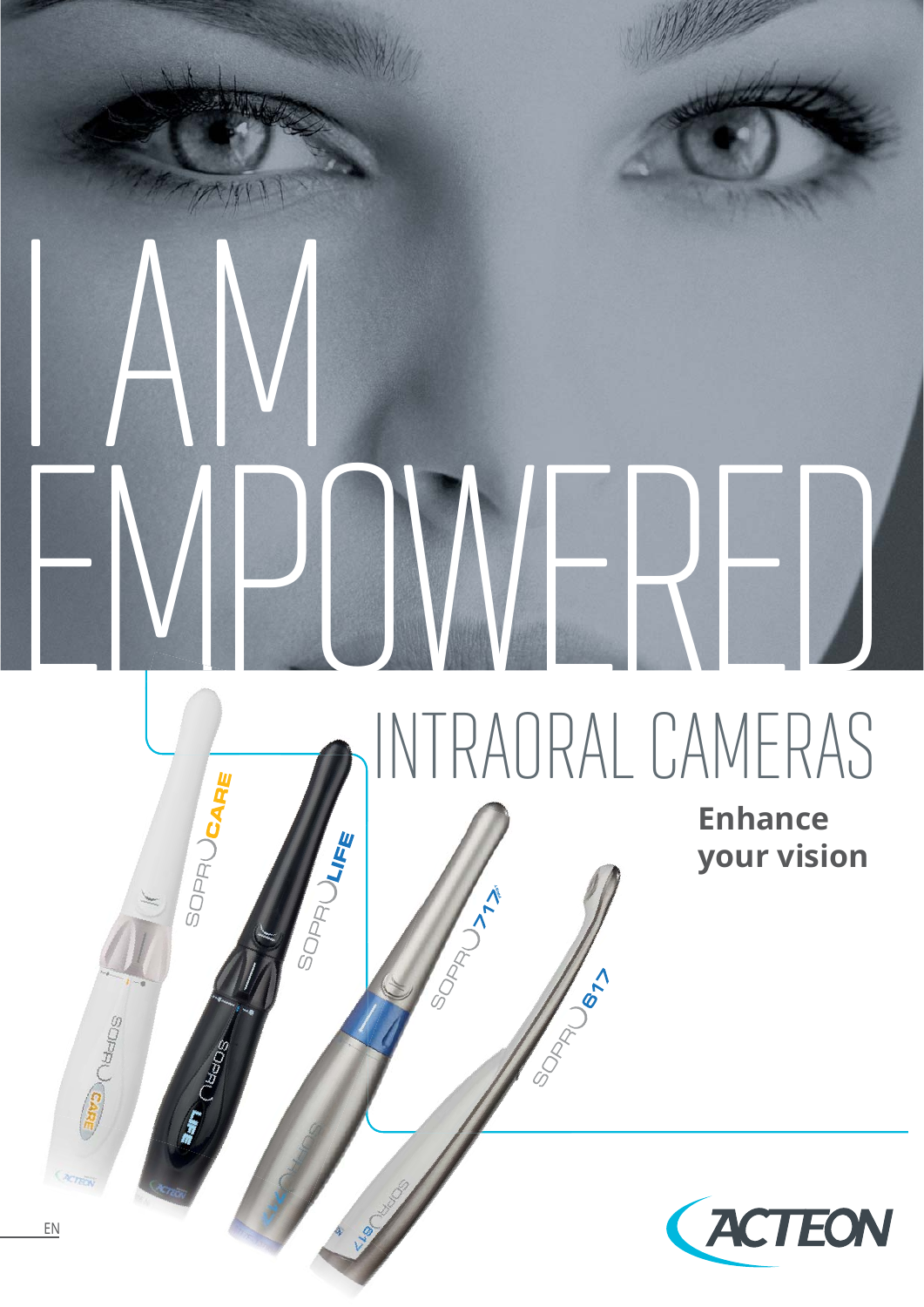# I AM EMPOWERED

#### **THE PRINCIPLE OF AUTOFLUORESCENCE**

- 1) The photons provided by an external light source illuminate the tooth tissues (enamel and dentine).
- 2) The energy applied by the excitation source (Blue LED) to the tooth tissues causes an energy surge in the material's elementary particles, which then become very unstable.
- 3) To be able to return to a situation of stability, the excess energy is released by emitting photons lower in energy than the excitation source and those with higher wavelength (Stokes' Law).



# MORE INVENTIVE CREATUR INNOVATIONS OF IMAGING

#### **PATENTED AUTOFLUORESCENCE TECHNOLOGY**

The ACTEON® imaging team has patented a technology based on the **principle of autofl uorescence**.

ACTEON® intraoral cameras provide a real-time fluorescence signal of the tooth superimposed on its anatomical image, revealing invisible tissues.

#### **SELECTIVE CHROMATIC AMPLIFICATION**

Due to the combination of blue light absorption by soft tissue and selective chromatic amplification, SOPROCARE® improves visibility of all areas of tissue inflammation.

PATENT BASE ON THE COMBINATION OF ANATOMICAL TOOTH IMAGE AND FLUORESCENCE SIGNAL

**ALAIN MAZUIR** *R&D Innovations Project Manager* 

*"Our scientific and clinical research\* in collaboration with universities and key opinion leaders all around the world, help* 

*us develop relevant innovations that meet the perpetually evolving clinical needs.*

*In the autofl uorescence fi eld, this synergy of knowledge resulted in the creation of an international scientifi c congress. This approach of innovation applies to all products that we are developing within ACTEON®."*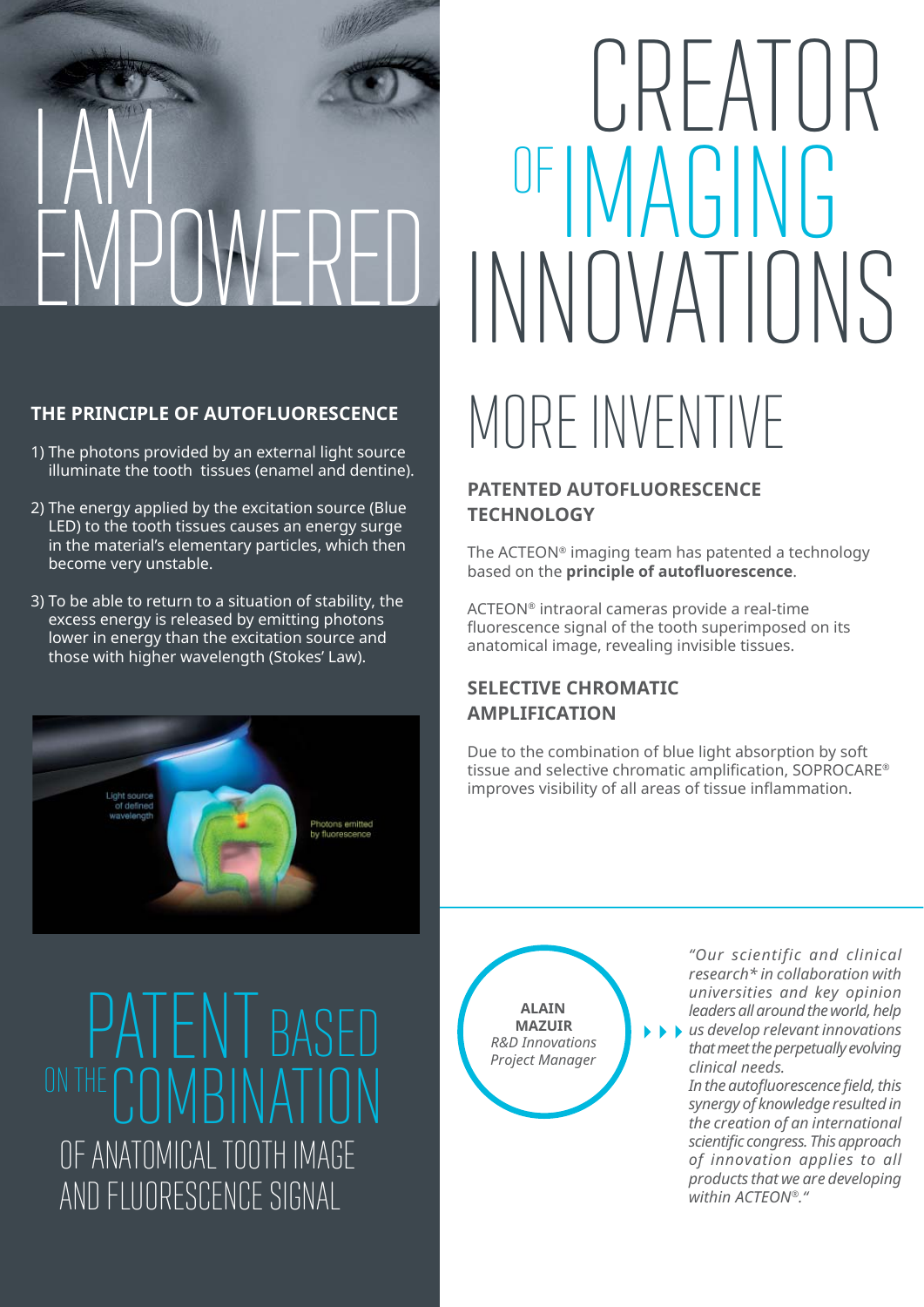

## LESS INVASIVE

#### **HIGHLIGHT PATHOLOGIES AND MOTIVATE PATIENTS**

The autofluorescence makes it possible to **detect decay even at its earliest stages**, without subjecting the patient to any unnecessary radiation. SOPROCARE® also **reveals dental plaque** without using plaque disclosing solutions, and **highlights gingival inflammation** painlessly.

**Improve clinical performance** and easily communicate the treatment plan to your patient. The patient is involved in making decisions and accept the treatment.

Images can be captured and **stored into any imaging software** giving you all of the necessary tools to practice minimally invasive dentistry.

\* Some examples of sponsored studies:

Performance of a light fluorescence device for the detection of microbial plaque and gingival inflammation. Peter Rechmann, Shasan W. Liou, Beate M. T. Rechmann, John D. B. Featherstone, in Clin Oral Invest, 2016.

**Use of new minimum intervention dentistry technologies in caries management.** H Tassery, B Levallois, E Terrer, DJ Manton, M Otsuki, S Koubi, N Gugnani, I Panayotov, B Jacquot, F Cuisinier, P Rechmann, in Australian Dental Journal, 2013.

Functional mapping of human sound and carious enamel and dentine with Raman spectroscopy. H. Salehi, E. Terrer, I. Panayotov, B. Levallois, B. Jacquot, H. Tassery, F. J. G. Cuisinier, in Journal of BioPhotonics, 20 September, 2012.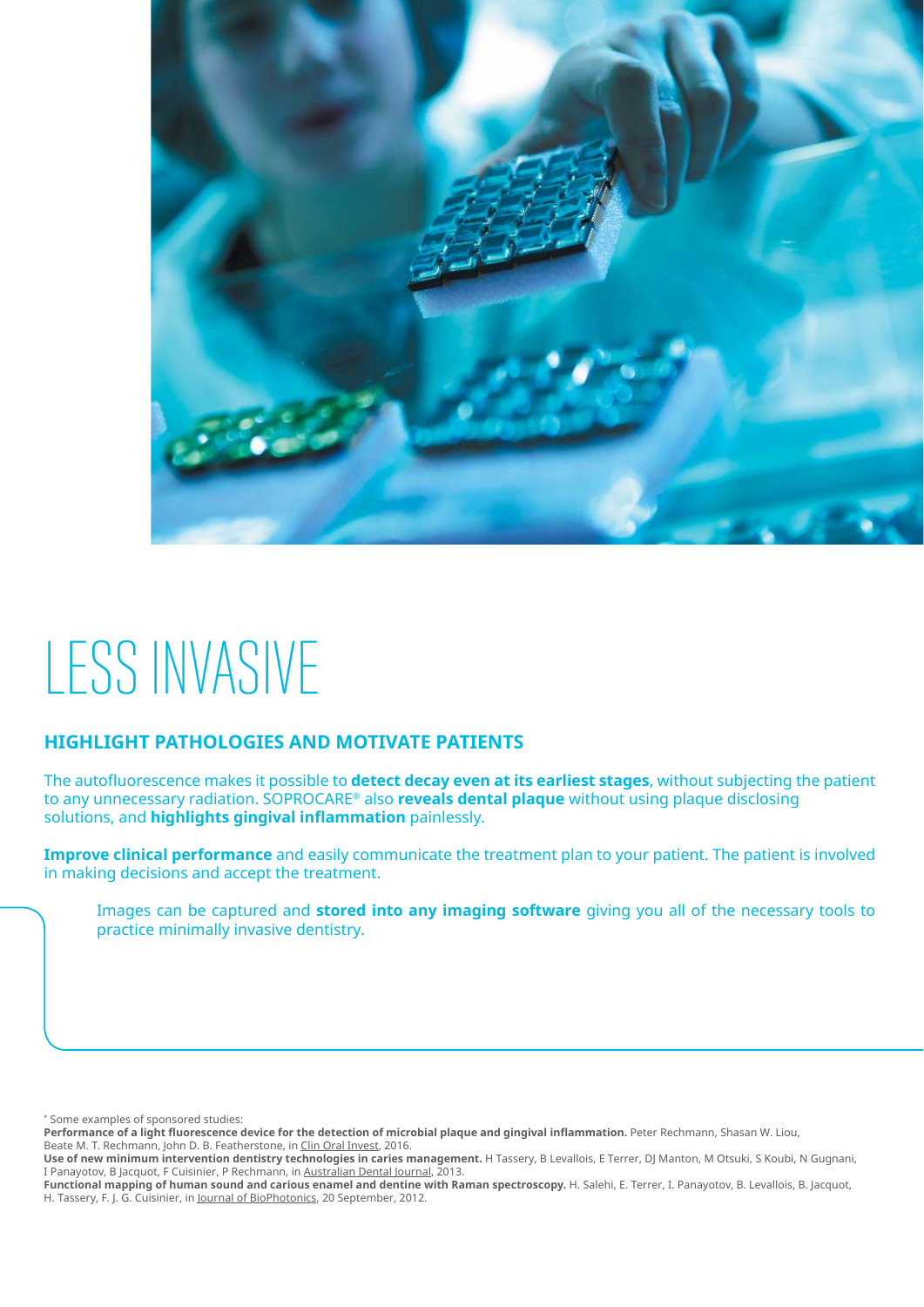# DIAGNOSE AND TREAT CARIES

## ENHANCE CLINICAL EXAMINATION CAPABILITIES





► *Initial situation*



*DIAGNOSTIC aid mode*  ► *Demineralization over the mesial marginal crest revealed*





*DAYLIGHT mode* ► *Initial situation*



*CARIO mode* ► *Carious lesion revealed*

#### Take the guesswork out of caries detection

Autofluorescence improves your vision during clinical examination and expands your diagnostic capabilities. Highlight caries and provide the most appropriate treatment for your patients.

#### Diagnose early carious lesions for less invasive treatment

Manage your clinical decisions depending on the individual's caries risk and preserve tooth structure.

#### Protect your patient from unnecessary radiation

The fluorescence concept surpasses the limitations of digital radiology in the detection of caries. Promote better patient care by reducing the number of necessary X-rays.

#### Save time

Speed up the decision-making process by improving your diagnostic capabilities and optimising your clinical examination.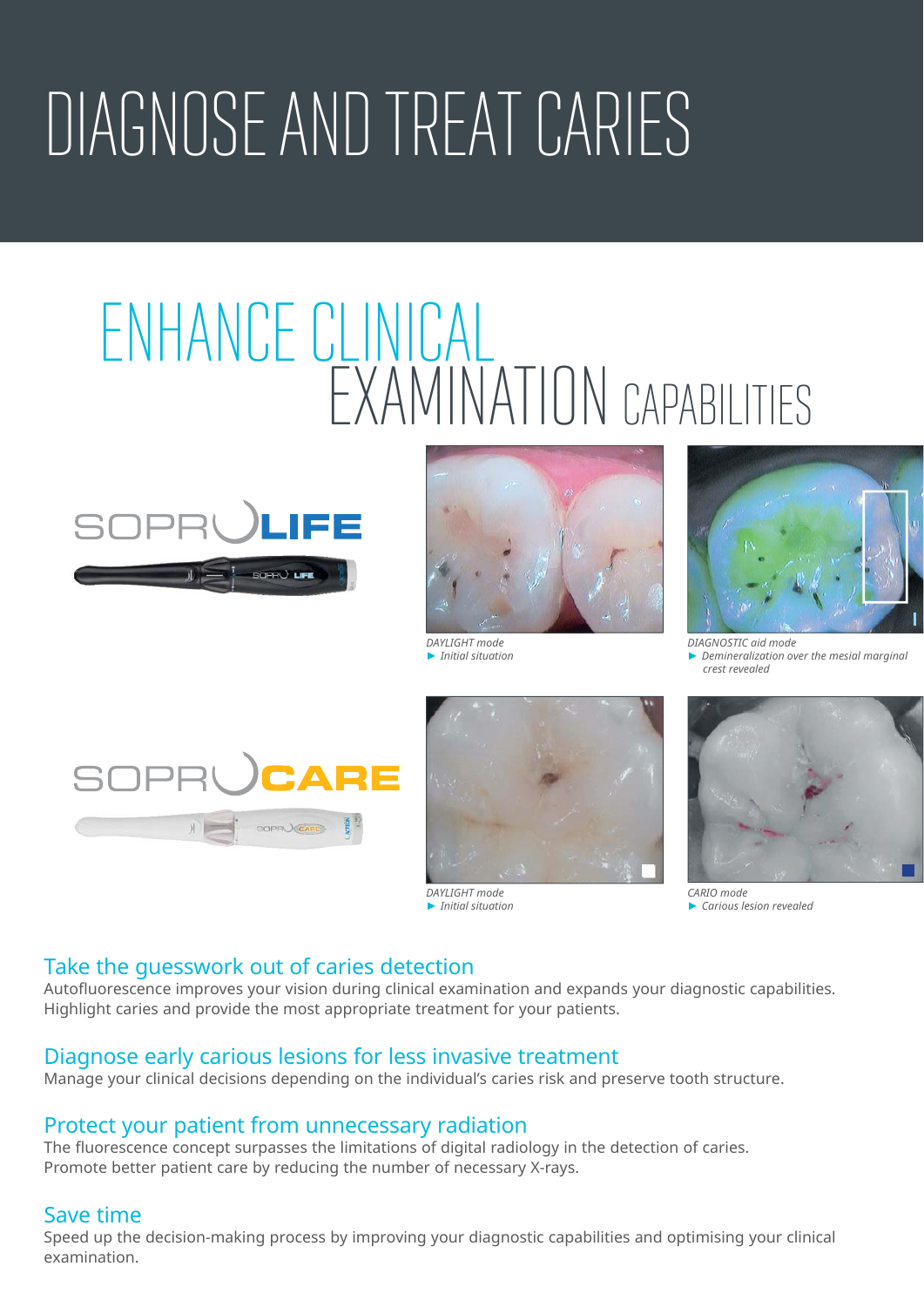## PERFORM LESS INVASIVE TREATMENT

### **SOPROLIFE SOPROCARE**



*DAYLIGHT mode* ► *Opened cavity*



*TREATMENT aid mode* ► *Demineralized enamel and infected tissue*



*TREATMENT aid mode*  ► *All the infected tissue has been removed*



*CARIO mode* ► *Infected tissue*



*CARIO mode* ► *all the infected dentine has been removed*

#### Eliminate uncertainty

Easily distinguish between healthy and infected tissue to determine the limits of excavation, and consequently preserve the pulp.

Fluorescence makes treatment easier, improving efficiency and productivity.

#### Improve the quality of your treatment

Preserve healthy teeth whilst removing all infected tissue.



Effective and atraumatic sulcular opening.

Especially indicated for the treatment of class II & V caries.



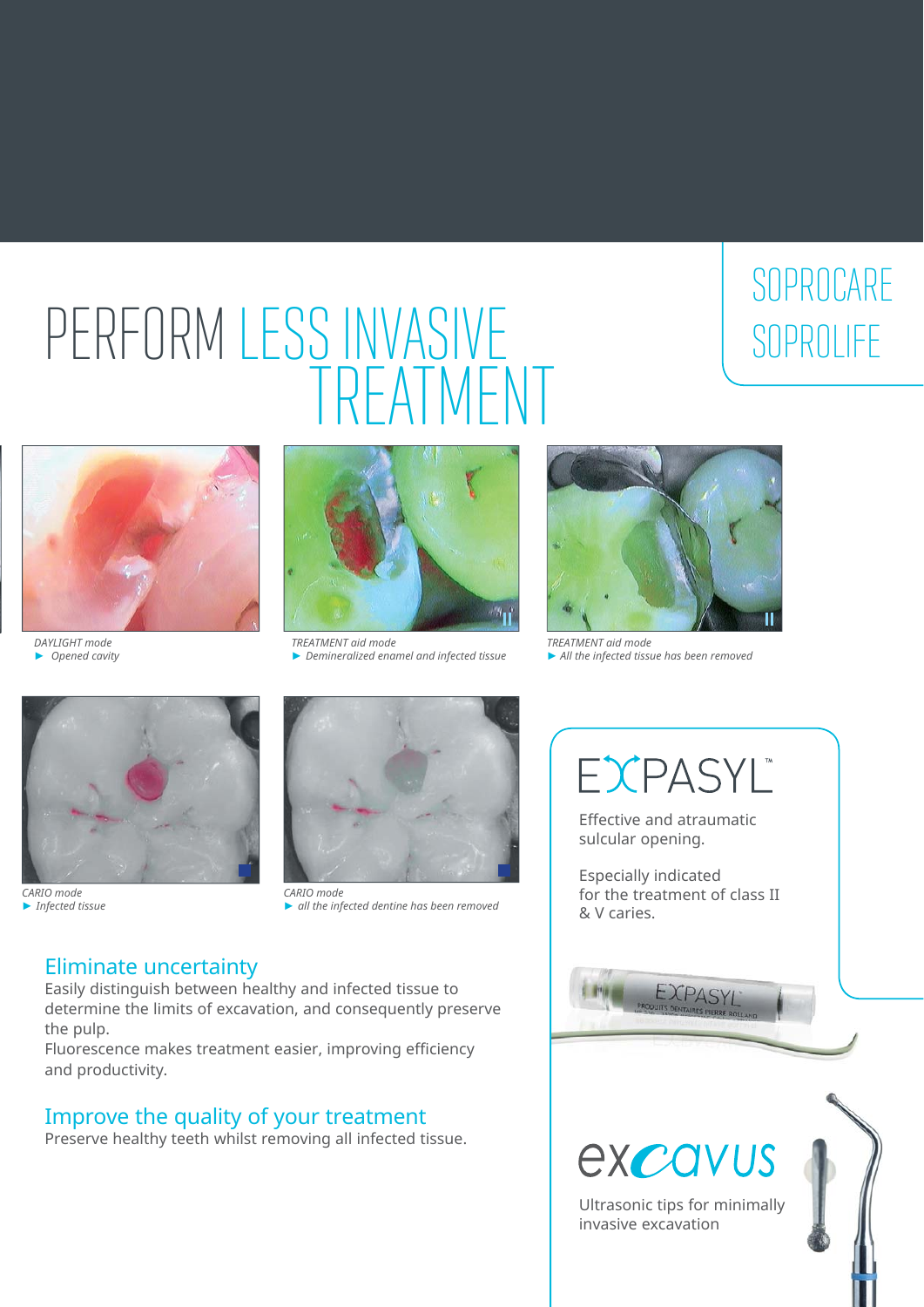# REVEAL DENTAL PLAQUE AND GINGIVAL

### HIGHLIGHT INSTANTANEOUSLY

### PLAQUE AND GINGIVAL INFLAMMATION

Perform a complete and rapid assessment of the patient's oral health, without adding plaque disclosing solution.

- Gingival inflammation: from hues of pink to deep magenta depending on the severity
- • **New plaque**: grainy white
- **Old plaque**: shades of yellow and orange



*Chromatic mapping representing the characterization of tissues in PERIO mode*

### PREVENT HYGIENE PATHOLOGIES



*DAYLIGHT mode PERIO mode* 



Early identification of hygiene pathologies will result in early intervention and minimally invasive treatment.

Maintain the patient's health and the longevity of their natural dentition.

### IMPROVE CASE ACCEPTANCE

hygiene, and enable them to better understand the information provided during the appointment.

#### Study:

**Psychological, behavioral, and clinical effects of intra-oral camera:** a randomized control trial on adults with gingivitis. M-R Araúja, M-J Alvarez, C A Godinho, C Pereira, in Community Dentistry and Oral Epidemiology, 2016.

## **CONTROL** Ensure your patient realises the importance of oral  $HYGFFWFFV \cap HYGFFW$

Encourage your patient by showing them their progress over time, for long term quality treatment.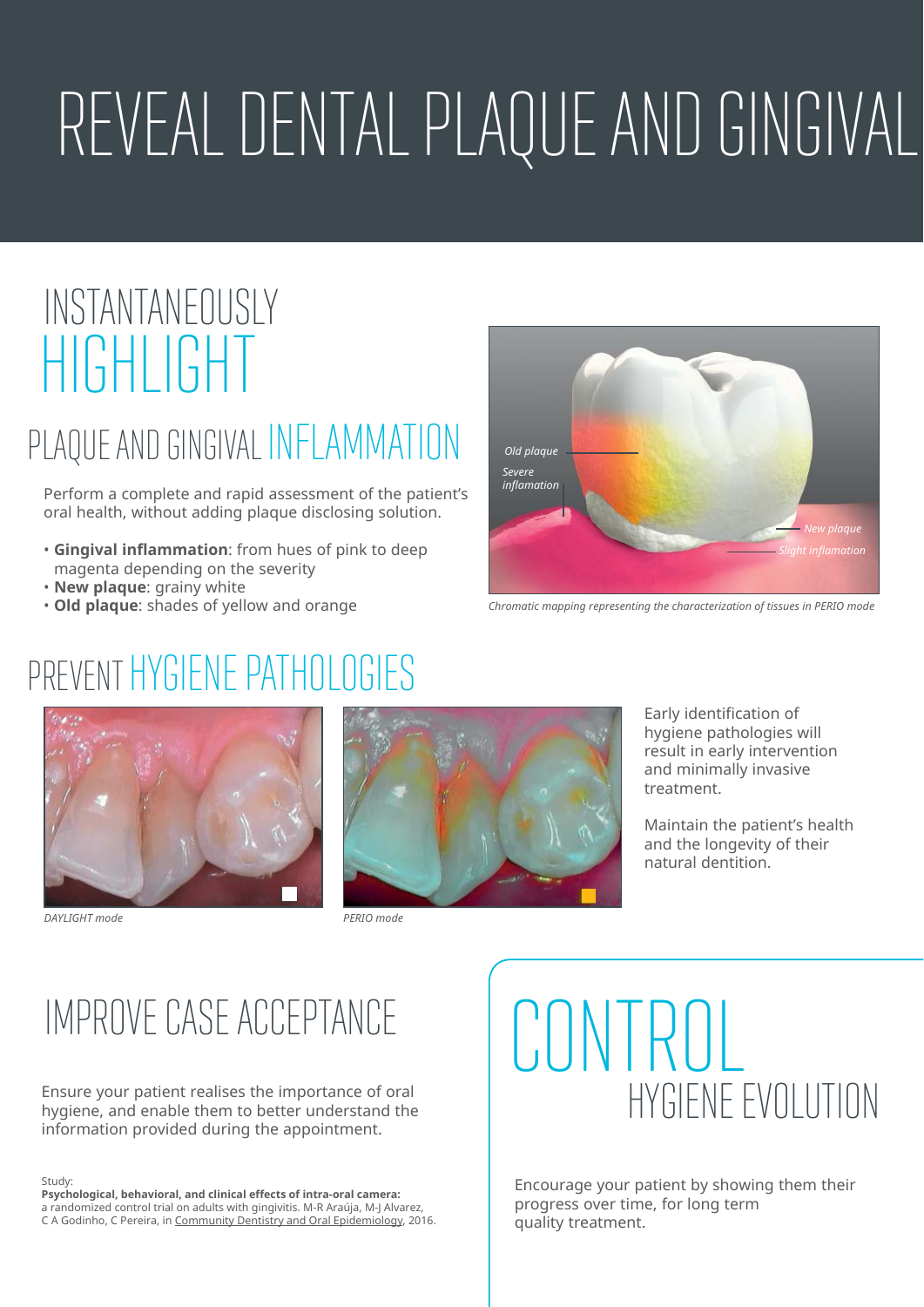# INFLAMMATION

### **SOPROCARE** Fluorescence brings better vision for a faster and more UE PROHYLAXIS TREATMENT





#### BEFORE AFTER



*DAYLIGHT mode* ► *Initial situation*



*PERIO mode* ► *Initial situation*



*DAYLIGHT mode* ► *One week after treatment*



*PERIO mode* ► *One week after treatment*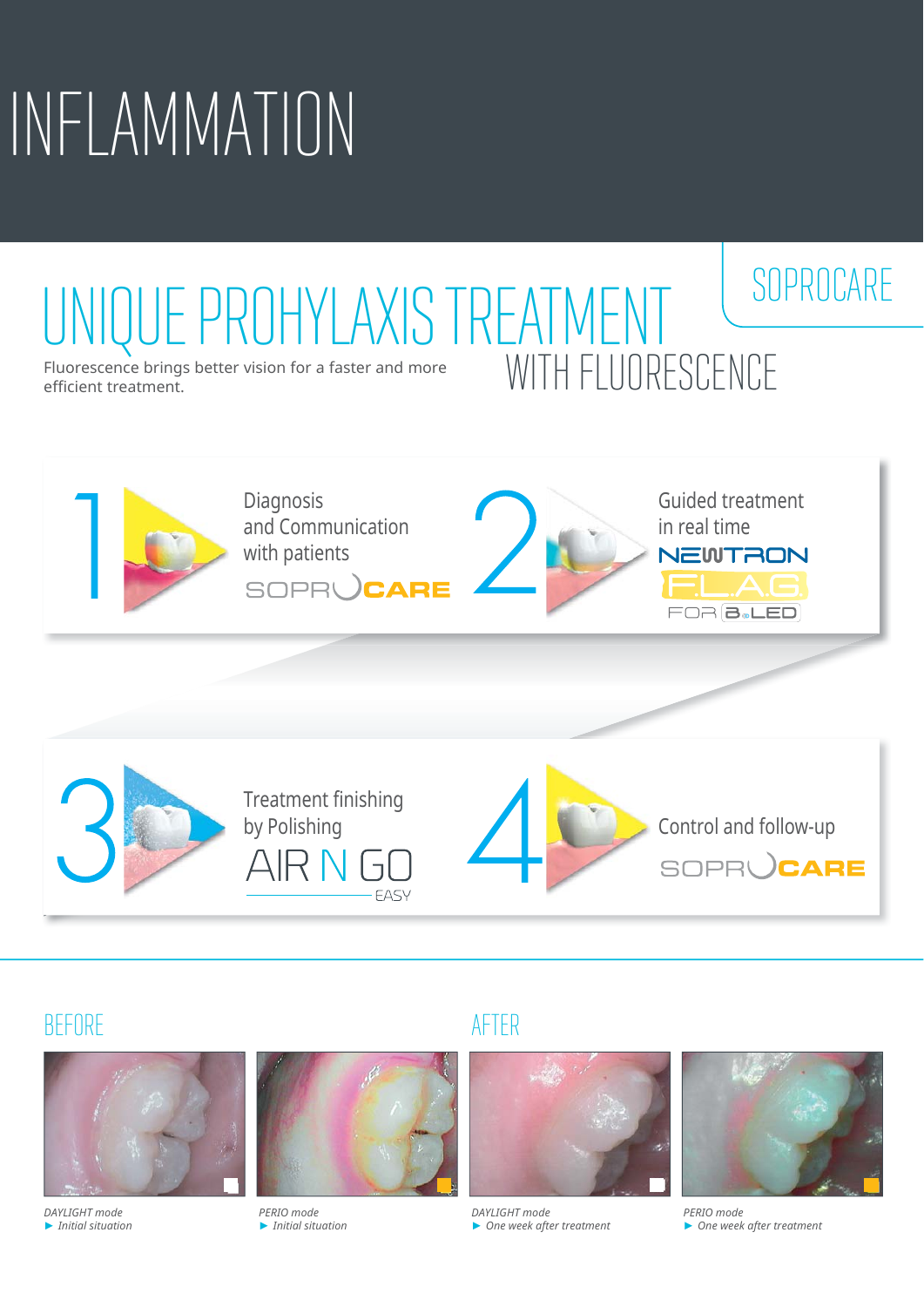# SEE THE INFINITELY SMALL



*Dental cavity preparation*



*Cracked tooth*



*Infiltrated occlusal groove*



*Cervical lesion*

### SOPROLIFE SOPRO 717 FIRST **SOPROCARE**

ACTEON® intraoral cameras exceed the limitations of the naked eye and offer **high quality images with magnification of up to 115\* times.**

With MACROVISION, the infinitely small appears before your eyes.

# THIS IS MACROVISION

#### Enhance your vision during examination

See details otherwise not visible to the naked eye. Closely monitor micro fractures and the development of small lesions.

#### Improve your clinical performance

Take a more detailed look into dental cavity preparation and be more accurate during treatment.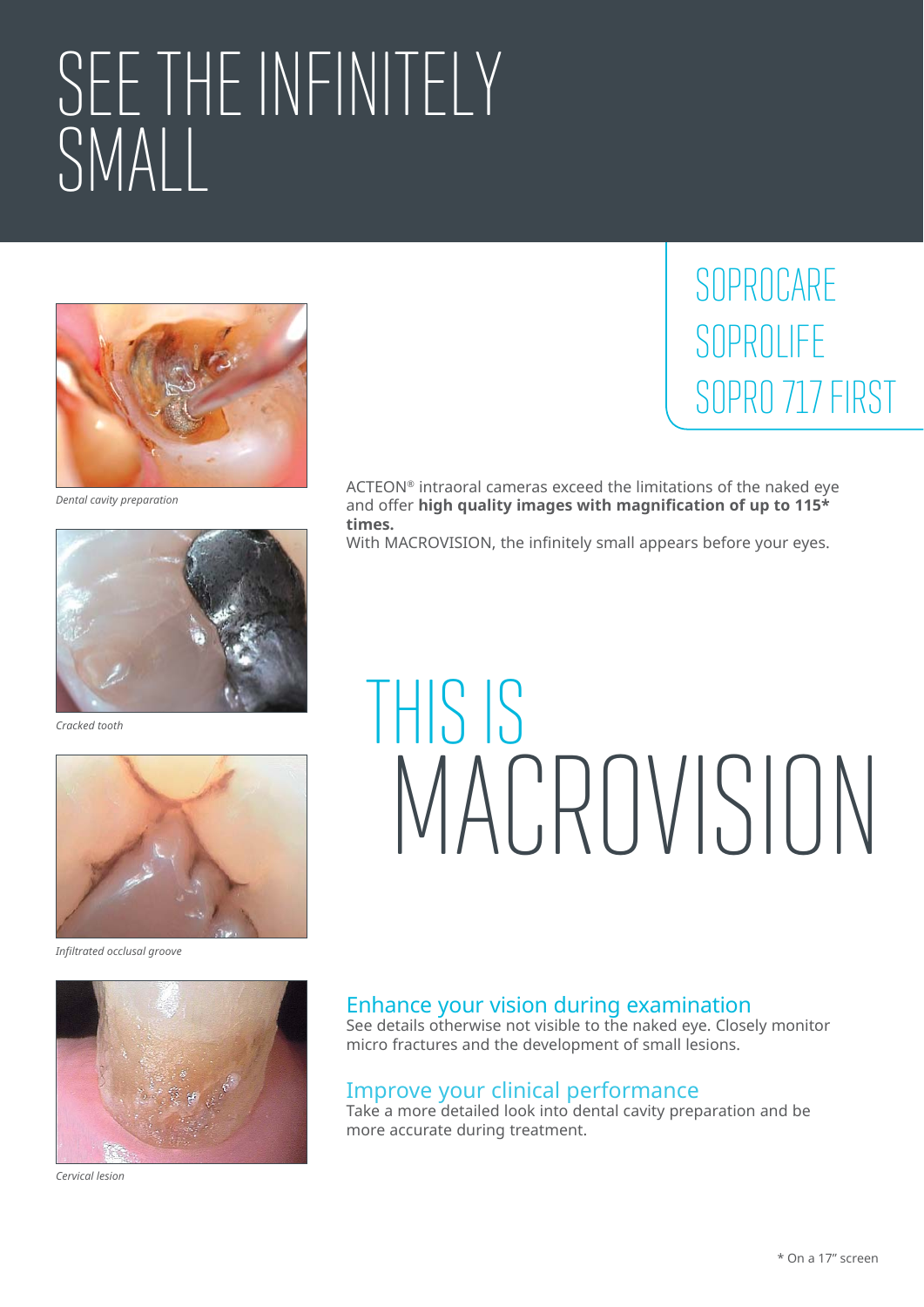# COMMUNICATE AND MOTIVATE WITH AN IMAGE



SOPROLIFE SOPRO 717 FIRST SOPRO 617 **SOPROCARE** 

#### Improve patient communication

Highlight pathologies in an image and easily explain clinical procedures. Facilitate dialogue to address objections and patient concerns.

#### Increase treatment acceptance

Patients become more involved, meaning they soon understand the importance of their planned treatment. Improve efficiency and productivity!

#### Educate your patient

Use real images to make the patient more attentive and confident about your advice.

#### Follow up

Provide effective and efficient treatment planning by saving the images directly into the patient chart. Easily compare images from past patient visits and monitor progress.

THE SPEAK SAME LANGUAGE ASYOUR PATIENT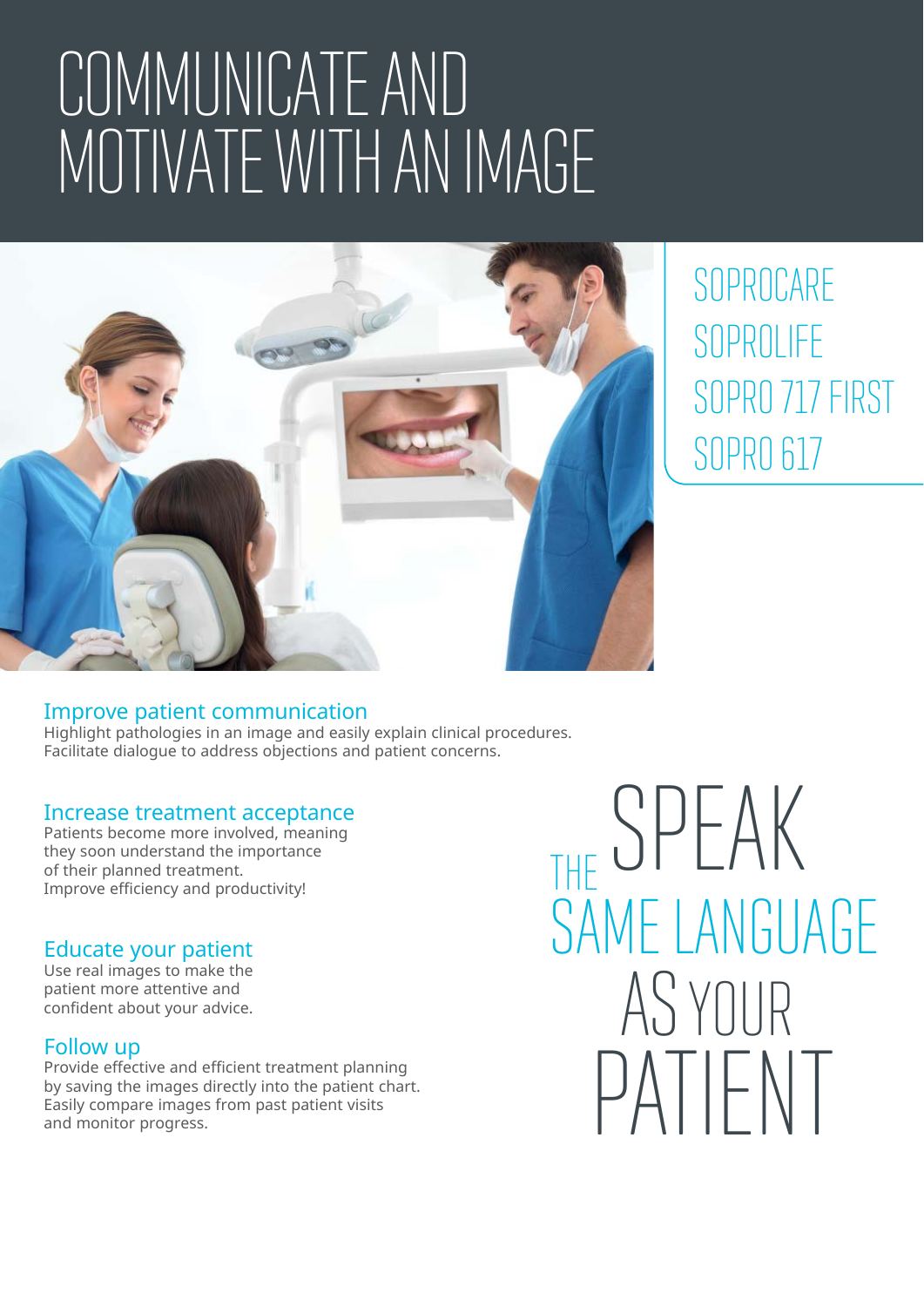# SOPRULIFE

## AUTOFLUORESCENCE HIGHLIGHTS DECAY AND PROMOTES MINIMALLY INVASIVE TREATMENT



*DIAGNOSTIC aid mode*



*TREATMENT aid mode*

#### The power of autofluorescence

- **DIAGNOSTIC aid mode**: identify the development of occlusal and proximal carious lesions.
- **TREATMENT aid mode**: perform minimally invasive treatment by preserving healthy tissue.
- **DAYLIGHT mode**: from portrait to macrovision, obtain sharp images with the large depth of field.

**SOPROLIFE® offers two different visions:** white light (daylight) and blue light (fluorescence).



*DAYLIGHT mode*

SOPROLIFE® is a revolutionary camera that differentiates between healthy and infected tissue facilitating less invasive treatments.

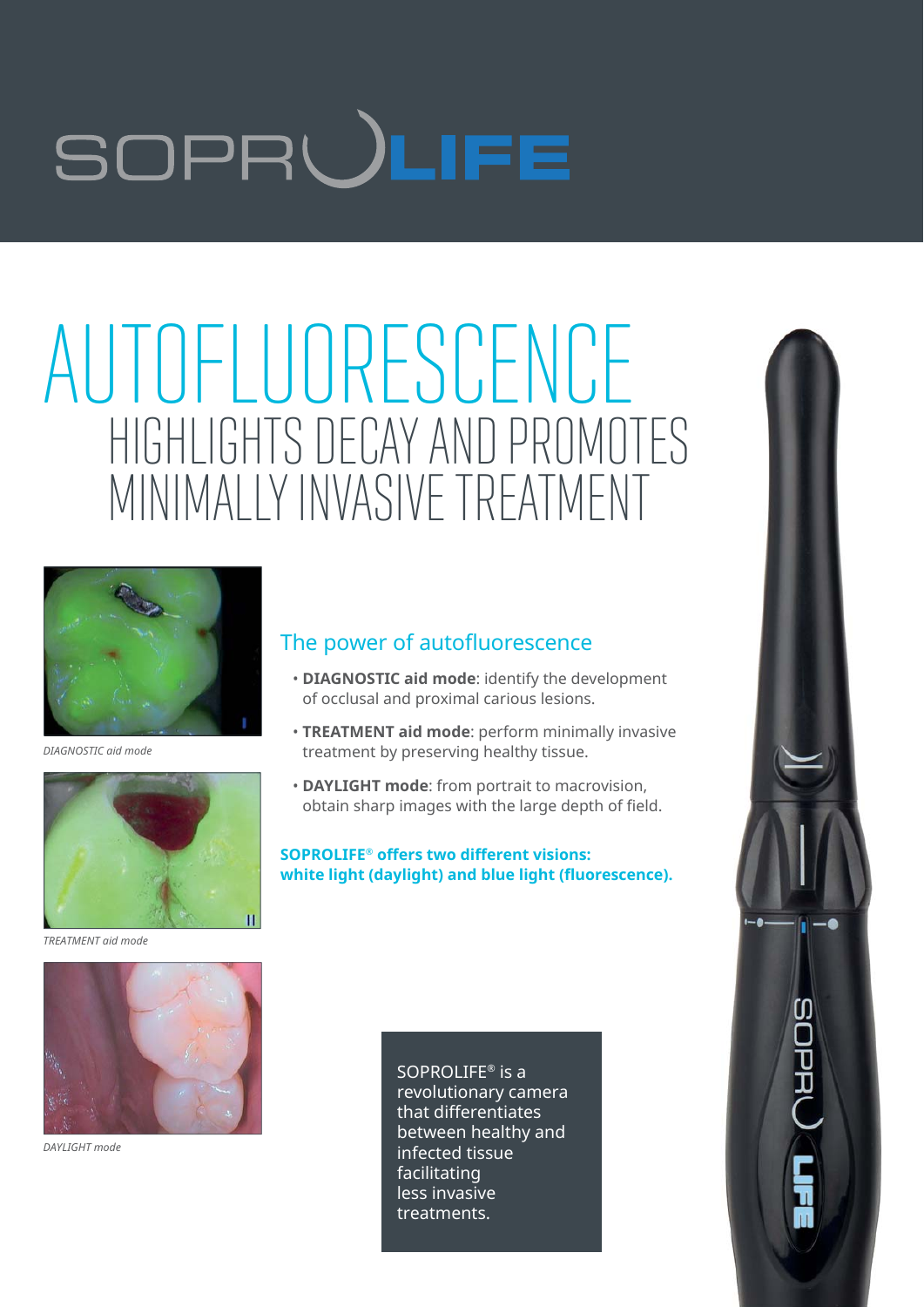# SOPRUCARE

### CHROMATIC AMPLIFICATION SELECTIVE DIFFERENTIATES THE COLOUR OF TISSUE AND REVEALS ORAL HYGIENE PATHOLOGIES



*CARIO mode CA*



*PERIO mode PE*

 $-6$ 

**SOPRUCAR** 



*DAYLIGHT mode DA*

#### 3 needs, 3 modes

- **CARIO mode:** caries are detected as red, surrounding tissue is displayed in black and white.
- **PERIO mode:** highlight plaque, calculus, and gingival inflammation.
- **DAYLIGHT mode:** communicate more effectively with your patient and see details that are not visible with the naked eye.

**SOPROCARE® is an unparalleled communication tool in the dental practice!**

> With the push of a button, SOPROCARE® instantly and easily highlights caries, plaque, calculus and gingival inflammation.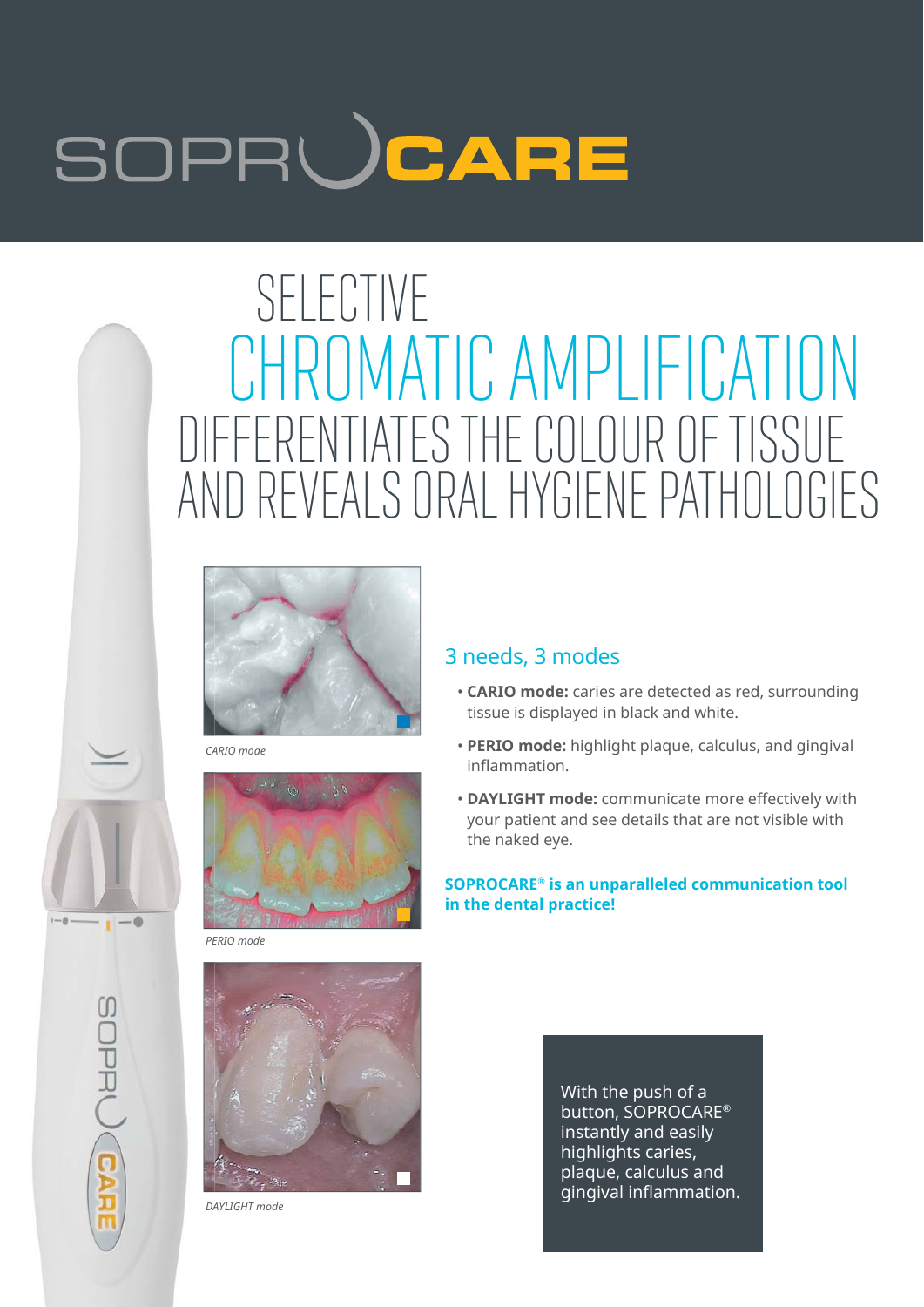# SOPR**U717**

## MACROVISION REVEALS WHAT WAS ONCE INVISIBLE



*State of the seal of the amalgam*



*Infiltration of the metallic ions*



*Infiltrated occlusal groove*

#### Magnification of the image up to 115 times\*

- Large depth of field from extraoral to macrovision
- Exceptional image quality provided by a highly sophisticated optical system
- Extremely small camera head for easier access
- Successfully capture images with a simple glide g over the SOPRO® touch

SOPRO® 717 reveals micro fissures, infiltrations, lesions, everything that is not visible with the naked eye.

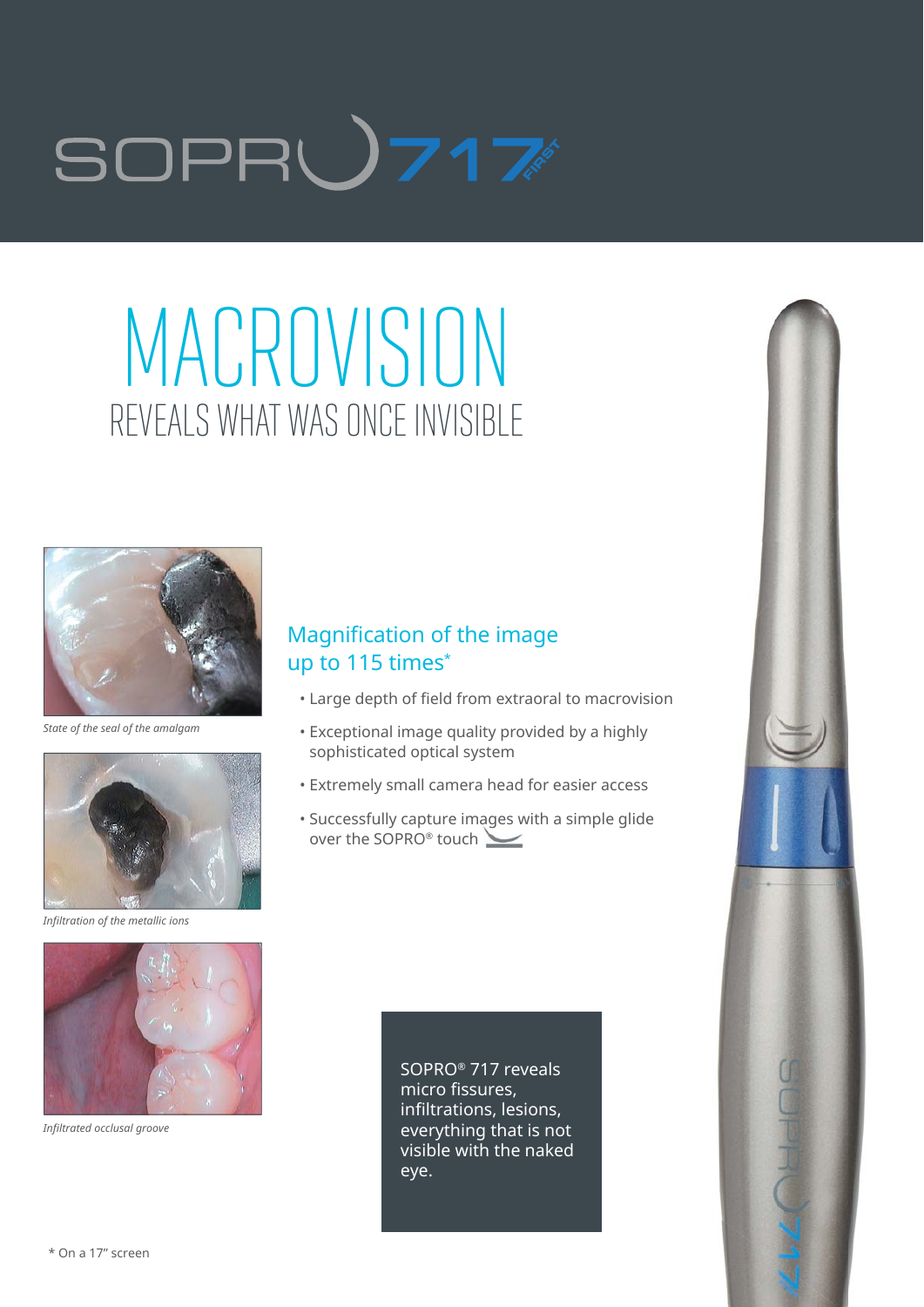# SOPRU617

### **COMMUNICATE** WITH YOUR PATIENTS: USE AN IMAGE, THE KEY TO EDUCATION AND CASE ACCEPTANCE



*Intraoral*



#### Simplicity in the palm of your hand

- Rounded shape and thin distal part for maximum accessibility and unrivaled patient comfort
- 105° angle of view for better exploration of distal areas
- Fixed focus with large depth of field, providing high quality images
- Ease of use: point and shoot

*Intraoral*



*One tooth*

SOPRO® 617 is easy to use for patient communication, and a great asset for case acceptance.

**ION** 

**La**OBU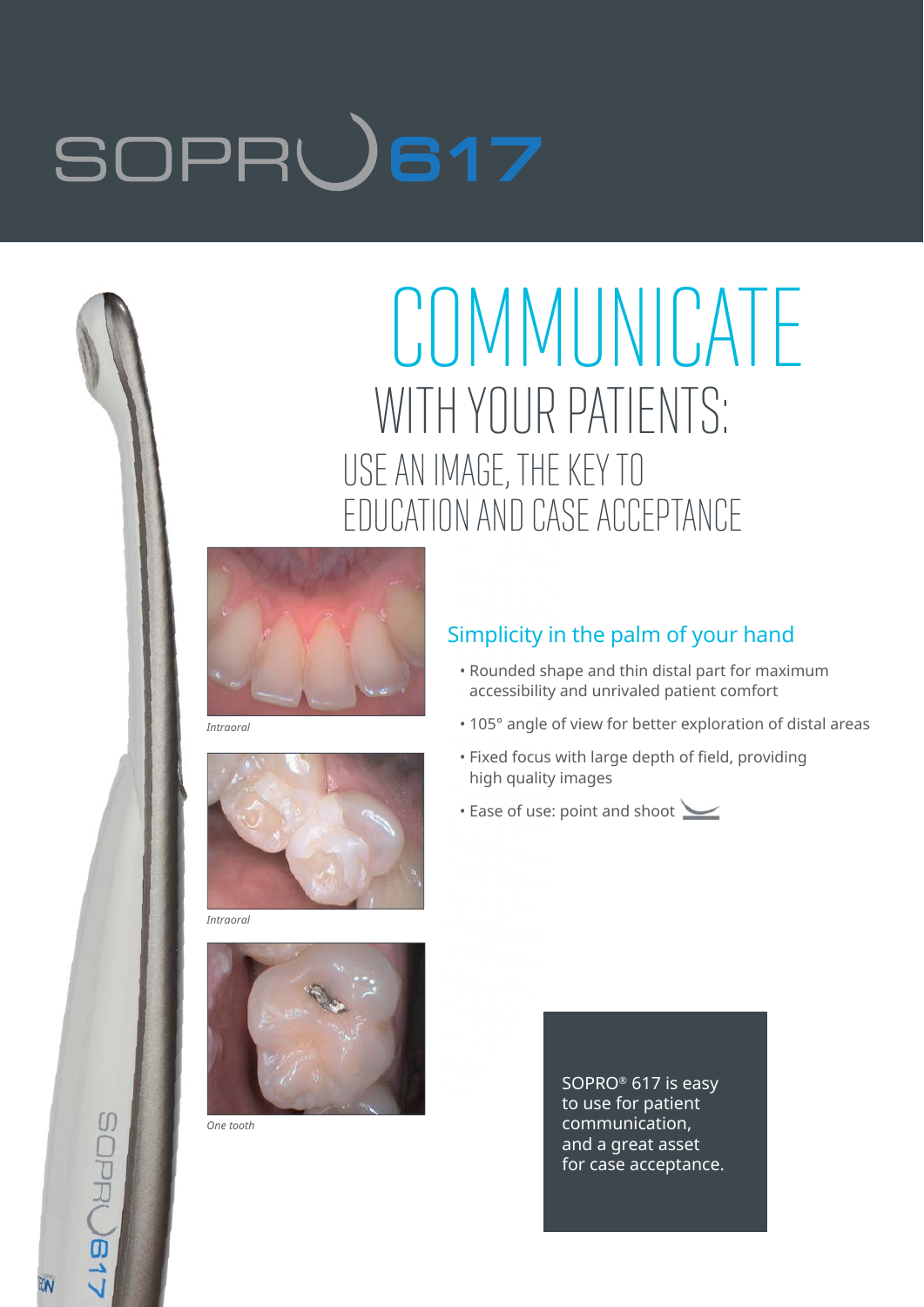## TECHNICAL SPECIFICATIONS

|                                           |              |              | SOPRUCARE SOPRULIFE SOPRU717 SOPRU817 |  |
|-------------------------------------------|--------------|--------------|---------------------------------------|--|
| Highlight<br>dental plaque                |              |              |                                       |  |
| <b>Highlight gingival</b><br>inflammation | $\checkmark$ |              |                                       |  |
| <b>Reveal caries</b>                      | $\checkmark$ | $\checkmark$ |                                       |  |
| <b>Macrovision</b>                        | $\checkmark$ | $\checkmark$ | $\checkmark$                          |  |
| <b>Intraoral image</b>                    |              |              |                                       |  |
|                                           | <b>CHAOS</b> | <b>SOPRU</b> |                                       |  |

The medical devices for dental care SOPROCARE®, SOPROLIFE®, SOPRO® 617, SOPRO® 717 First are of class IIa and manufactured by SOPRO®, notified body LNE/GMED, NEWTRON® and EXCAVUS® are of class IIa and manufactured by SATELEC®, notified body LNE/GMED, EXPASYL is of class I and manufactured by PIERRE ROLAND®, notified body LNE/GMED. These medical devices are not refunded by health insurance organizations. Read carefully the instructions on the labelling before use.

SOPROCARE®, SOPROLIFE®, SOPRO® are registered trademarks of SOPRO. "All other trademarks cited herein are the property of their respective owners"

MAC **® ®**COMPATIBLE **WINDOWS** 

Video COMPATIBLE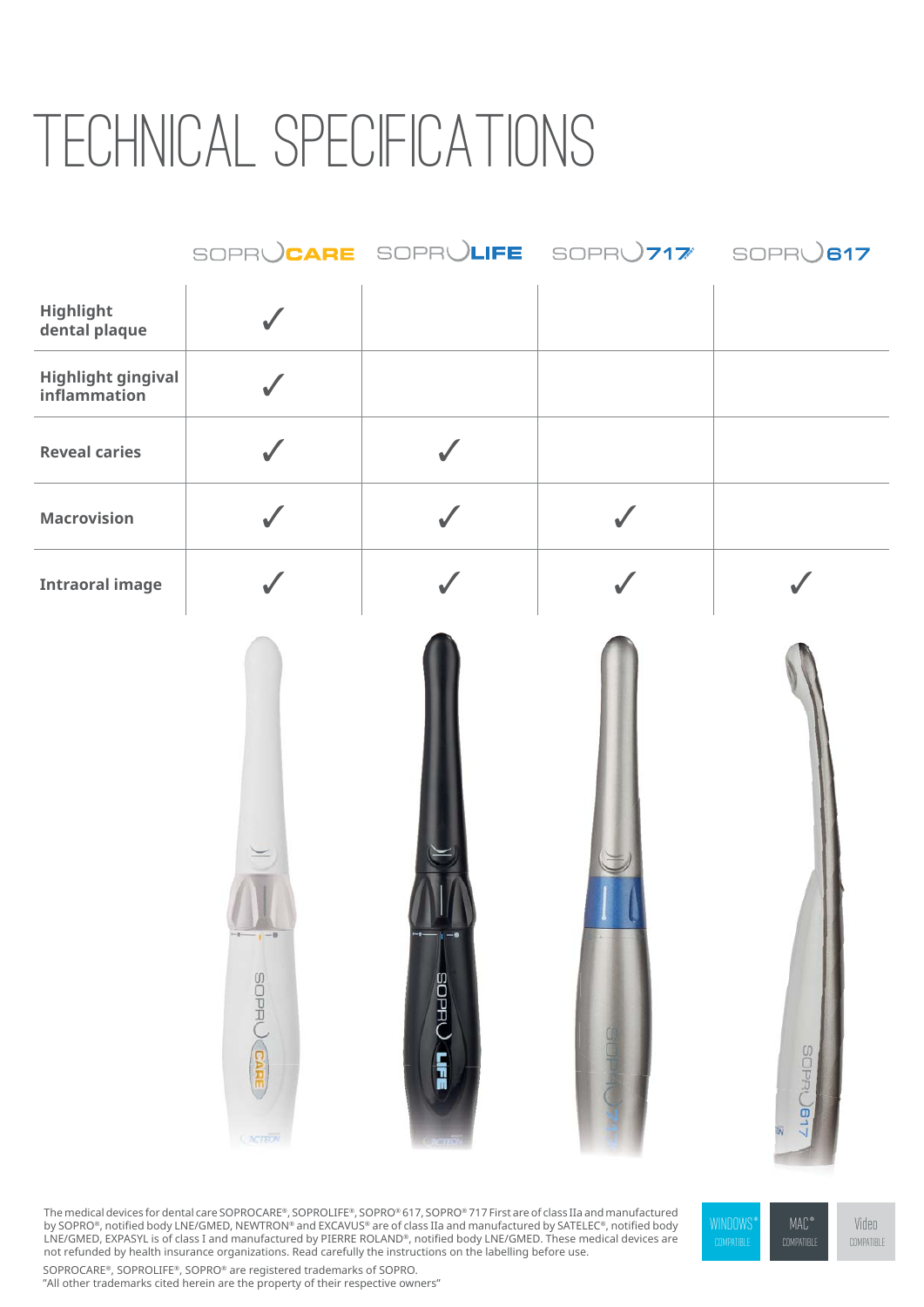#### SOPRU  $)$ CARE

- High sensitivity...................................................................1/4'' CCD
- Resolution ................................... (752x582) PAL ; (768x494) NTSC • Lighting ........................................................7 LED (4 white; 3 blue)

• Focus adjustment. ............................................4 pre-set positions (Extraoral, Intraoral, LIFE, Macro)

#### SOPRULIFE

| . LightingWhite Mode: 4 LED; Blue Mode: 4 LED |
|-----------------------------------------------|
|                                               |

(Extraoral, Intraoral, LIFE, Macro)

#### **SOPRU** 717

| (Extraoral, Intraoral, Macro) |
|-------------------------------|

#### **SOPR<sub>()</sub>617**

#### Dock M-Video

- Storage of one or four images
- Power supply: 115V ~ 60Hz & 230V ~ 50Hz
- Power consumption: 9VA
- One PAL or NTSC video and S-video output
- Dimensions (mm): L. 145 x W. 130 x H. 35
- Weight: 245g
- Cable lenght: configurable

#### Dock MU-Video

- Storage of one or four images
- Power supply: 24V ~ ; 50Hz 60Hz
- Power consumption: 10VA
- One PAL or NTSC video and S-video output • Dimensions (mm): L. 100 x W. 72 x H. 36
- Weight: 190g
- Cable lenght: configurable

#### Windows® minimum configuration required

|  | • Operating system  Windows® 7 SP1 |  |
|--|------------------------------------|--|
|  |                                    |  |

- RAM .......................................................... 2GB
- Hard disk..............................................250GB
- USB ports ................. 4 USB2 Hi-Speed ports • Graphic card ............................. 512 MB RAM
- unshared memory compatible DirectX 9 • USB Chipset ............ Intel or NEC / RENESAS
- Screen resolution .......................1280 x 1024

#### Dock M-US

- Storage of one
- Power supply:
- Power consum
- One PAL or NTSC video and S-video output Cable lenght: 2.5m
- One digital USB 2.0 output
- Dimensions (mm): L. 145 x W. 130 x H. 35
- Weight: 245g
- Cable lenght: configurable

#### Dock MU-USB2

- Storage of one or four images
- Power supply: 24V ~ ; 50Hz 60Hz
- Power consumption: 10VA
- One PAL or NTSC video and S-video output
- One digital USB 2.0 output • Dimensions (mm): L.100 x W. 72 x H. 36
- Weight: 190g
- Cable lenght: configurable

#### Windows® recommended configuration

- Operating system ................... Windows® 10
- Processor ................................. Intel® Core i5 • RAM .......................................................... 4GB
- Hard disk...................................................1TB
- USB ports ................. 4 USB2 Hi-Speed ports
- Graphic card .........................Chipset Nvidia® or ATI® 2 GB unshared memory compatible DirectX 9 or more
- USB Chipset ............ Intel or NEC / RENESAS
- Screen resolution....... 1280 x 1024 or more

| • Freeze Frame SOPRO® Touch or pedal (option) |
|-----------------------------------------------|
|                                               |
|                                               |
|                                               |

• Freeze Frame................................ SOPRO® Touch or pedal (option) • Angle of view ............................................................................... 70° • Dimensions (mm) ........................................ L. 200 x W. 28 x H. 24 • Weight .........................................................................................75 g

#### SB2

- al USB 2.0 output
- ns (mm): L. 100 x W. 46 x H. 20
- $65<sub>0</sub>$
- 

#### Dock U-USB2

- Power supply: 24V ~ ; 50Hz 60Hz
- Power consumption: 15VA
- One digital USB 2.0 output
- $\cdot$  Dimensions (mm): L.50  $\times$  W. 75  $\times$  H. 36
- Weight: 76g
- Cable lenght: configurable

#### Mac® minimum configuration required

- Computer ...................MacBook® Pro 13.3"\* or iMac® 21.5"
- Operating system ................OS X Mavericks
- Processor. ................................. Intel® Core 2
- RAM .......................................................... 2GB

#### Mac® recommended configuration

- Computer .......................................iMac® 27"
- Operating system. .....Mac® OS X El Capitan • Processor ................................... Intel Core i7
- RAM .......................................................... 4GB

| <b>B2</b>                 | Dock US      |
|---------------------------|--------------|
| or four images            | • One digita |
| 115V ~ 60Hz & 230V ~ 50Hz | • Dimensior  |
| ption: 9VA                | • Weight: 16 |
|                           |              |